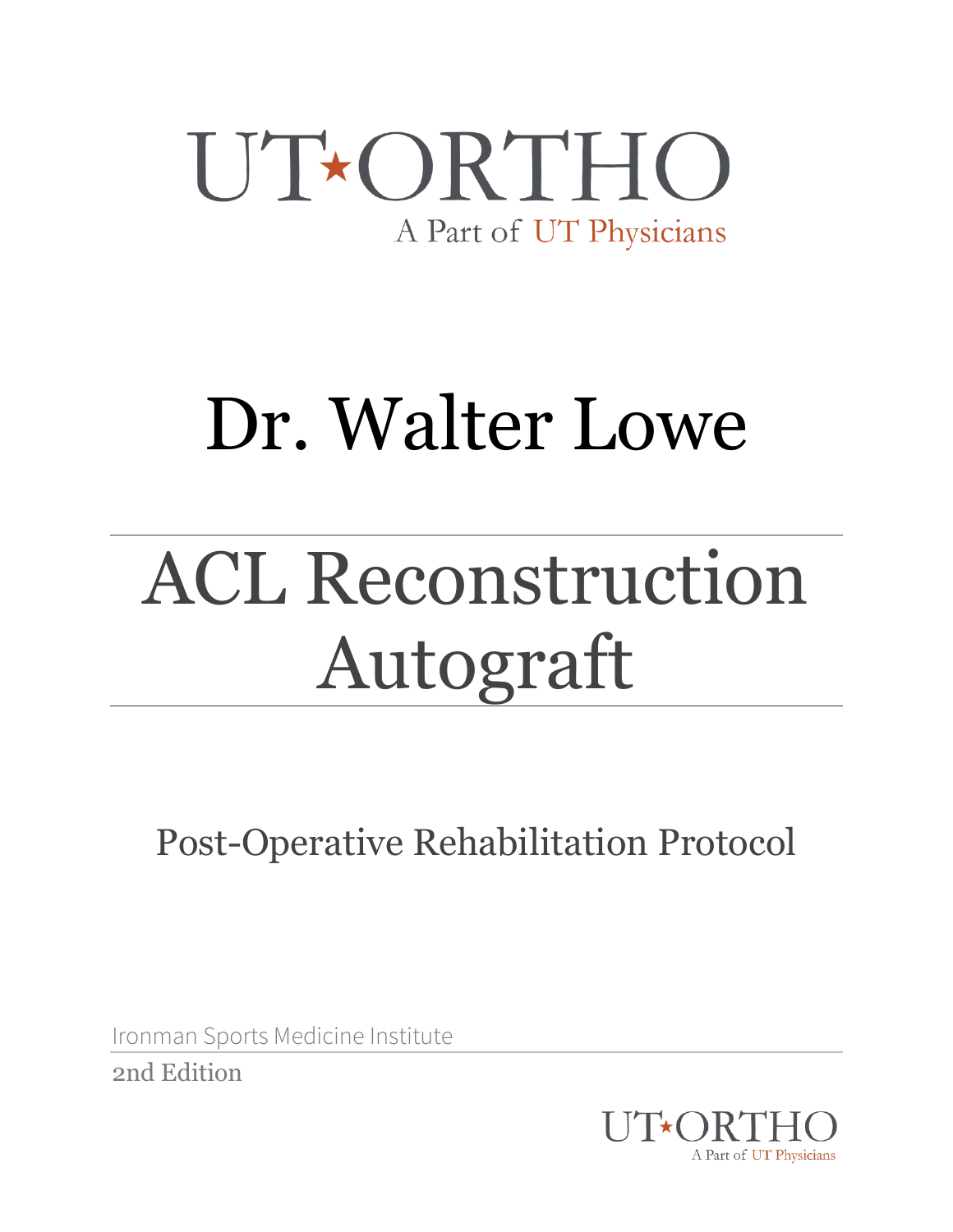### Tips for Successful Recovery

- 1. **Surgical pre-cautions**: Do not change bandages unless instructed by physician. Wear compression hoses on operative limb until crutches are discharged. If you suspect a DVT, contact Dr. Lowe's office immediately at **713-486-6540** or refer to ED immediately. If patient has reactive effusion that does not improve with rest, ice, and compression, contact Dr. Lowe's office.
- 2. Begin **stretching extension** ROM on day one. Achieve full extension ROM by week 2. If not achieved by end of week 4, notify the physician's office.
- 3. Address **quad activation** early and focus on isolation of quadriceps activation. Use surface emg, NMES, and cueing to isolate quadriceps. Be aware of co-contracting from hamstrings, and ensure proper form. Do not progress to standing activities if patient is unable to achieve isolated quad set in long seated position. Goal by week 2 is to achieve heel lift with a quad set.

\***Dosing quad sets**: 10 minutes of 10 second squeeze/10 second rest, x5 times a day.

- 4. **Straight leg raises**: Ensure quadriceps is activated and is maintaining contraction throughout the SLR range to eliminate extensor lag. Aim for a calf tap and elimination of extensor lag by week 3. Calf tap: the calf taps/skims the table while the heel stays elevated as the leg descends to starting position. Continue doing SLR until 10# ankle weight is achieved.
- 5. Do not force **flexion ROM**, but encourage steady progression. Patellar mobility is imperative. Use gentle soft tissue techniques for areas such as anterior interval/fat pad, quadriceps, hamstrings, and scar management. If 90° of flexion is not achieved by end of week 1, notify physician's office.
- 6. Start double leg (DL) mini squats and leg press from 0° to 60° initially, then progress to 90° as tolerated. Single leg (SL) activities may be initiated at week 4 with SL leg press and step-ups, then advancing to SL activities as tolerated. **Loaded leg extensions are prohibited**.

\***Squat progressions example**: DL leg press, DL mini squats, DL chair squats, DL body weight squats, SL leg press, SL step ups, Static lunge split squat, SL step downs, SL squats, SL split squat with elevated back leg, walking lunges, SL sit to stands, SL slide outs.

- 7. **Pre-run/pre-jump program** includes tempo-based activities with focus on the deceleration phase such as DL speed squats, DL drop squats, DL "bounce bounce bounce squat", then progress to alternating SL drop squats. Also, intermittently increase the tempo of regular strengthening exercises to align with the timing requirements of jogging and jumping.
- 8. **Walk/Jog program**: **MD approval required**. Begin on treadmill with 2- 3 days per week. Begin with 1:1 or 2:1 walk to jog ratios, (ie. 1 min walk to 1 min jog or 2 min walk to 1 min jog). Then progress each week by 1 min jog until 12-15 min of jogging is achieved.
- 9. **Plyometric program**: **MD approval required**. Begin with small DL jumps, jump rope, and small depth jump landings& box jumps. Progress box height as skill is mastered. Ensure equal weighted DL take-off and landing before progressing to SL plyometrics. Initiate SL plyometrics with alternating L and R landings in place and then advance to SL hops. Begin a sportsmetric based plyometric program when released by surgeon.
- 10. **Isokinetic protocol**: After 16 weeks and **with MD approval**, may begin training and testing with 300°/sec and progress to 180°/sec. Do not proceed if patient has history of anterior knee pain.
- 11. **Return to Play Progression:** a graded re-exposure is essential. Return to non-contact practice, return to contact practice, return to scrimmage, return to interval play, return to full time play.

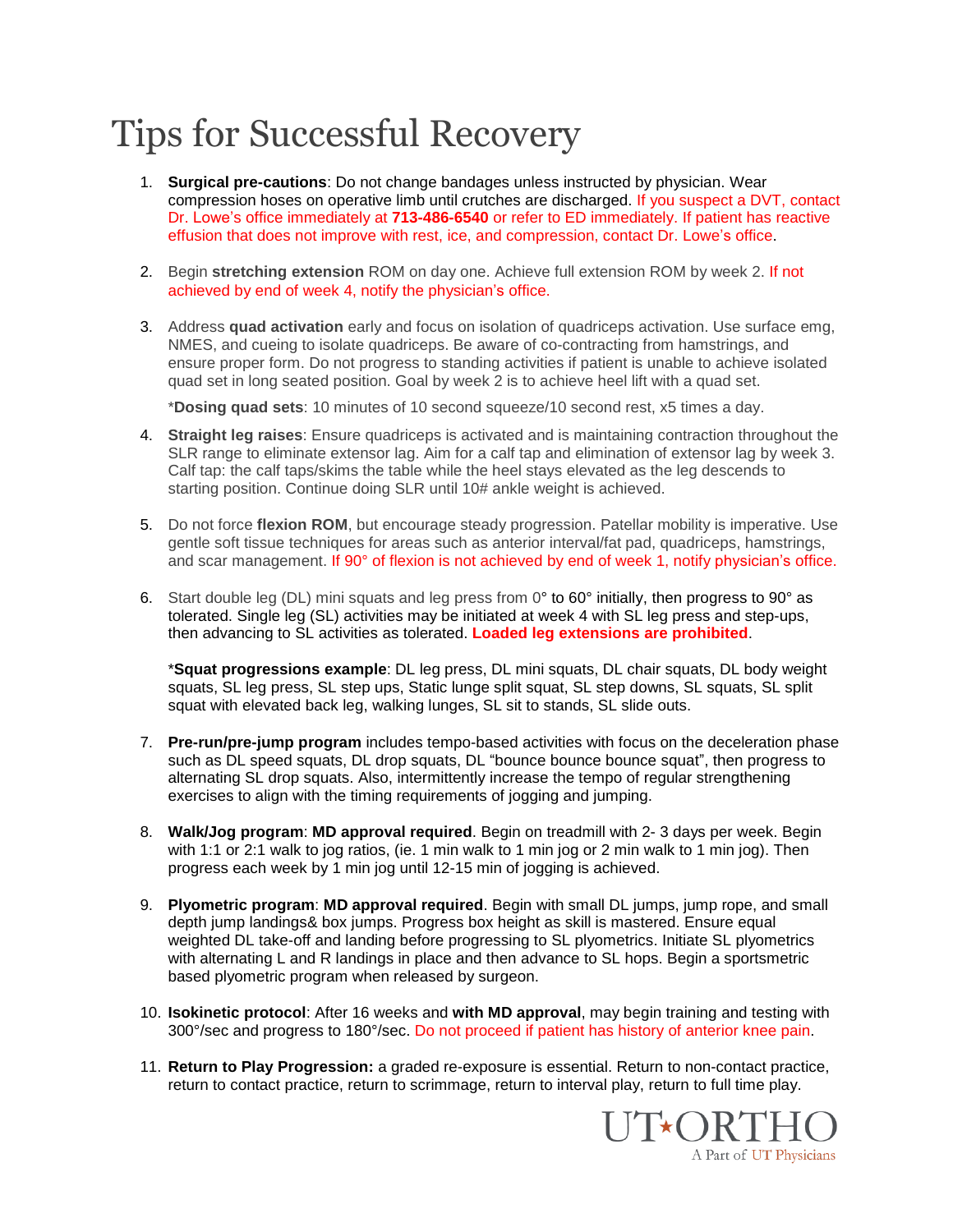#### **PHASE 1 - ACUTE (0-6 Weeks)**

#### **PHASE GOALS: PROTECT GRAFT, RESTORE AMBULATION & ADL STATUS RANGE OF MOTION** *\* NO MENISCUS/CARTILAGE PROCEDURES*

- 0-1 Week Full extension and progress flexion to 90°
- 1+ Weeks Maintain full extension and gradually progress to full flexion
- Patellar mobs, calf/hamstring stretching, heel prop, prone hangs

#### **WEIGHT BEARING**

- 0-2 Weeks -- WBAT
- 2+ Weeks FWB with symmetrical gait

#### **BRACE & CRUTCH USE**

- $\bullet$  0-1 Week Brace locked in 0° extension, unless unlocked by MD
- 1-2 Weeks Unlock brace 0° to 60°
- 2+ Weeks Brace unlocked to full if good quad control and full extension
- 2-4 Weeks -- D/C crutches when gait is normal
- 4+ Weeks D/C brace for home ambulation; continue for community ambulation until MD approval to D/C

#### **STRENGTHENING**

- Quad sets, straight leg raises, hip abduction
- Pre-gait, TKEs, calf raises, static balance, mini squats, chair squats, leg press, step ups, static lunge, HS curls, hip machine, bridges
- Stationary biking: must be  $> 110^\circ$  knee flexion

#### **CRITERIA FOR FULL AMBULATION**

- **> 0**° **KNEE EXTENSION & 90° KNEE FLEXION**
- **> 30 STRAIGHT LEG RAISES WITHOUT LAG**
- **MINIMAL EFFUSION/PAIN, & SYMMETRICAL GAIT WITHOUT A LIMP**
- **MD OR PT APPROVAL**

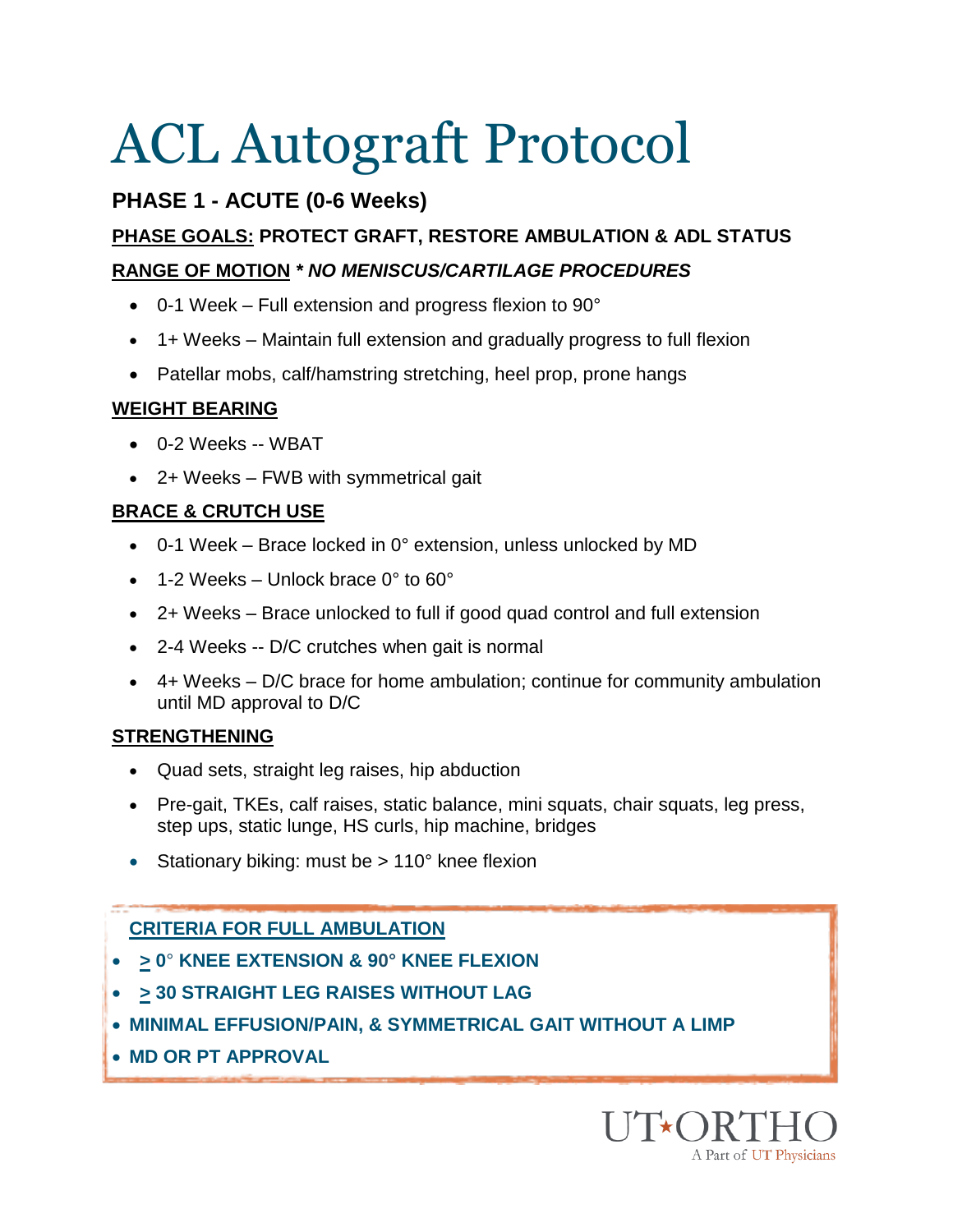### **PHASE 2 – STRENGTH & JOGGING (6-12 Weeks)**

### **PHASE GOALS: IMPROVE STRENGTH & INITIATE JOGGING PROGRAM**

#### **RANGE OF MOTION**

6+ Weeks – Symmetrical & pain free with overpressure

#### **STRENGTHENING**

- Leg press, step ups, step downs, RDLs, lunges, Bulgarian squats, wall sits
- Squat progression: bodyweight squats  $\rightarrow$  single leg squats
- Advance hip abduction & glut strength: band walks, lateral lunge, reverse lunge
- Core exercises: planks, side planks, v-ups, Russian twist, superman
- Balance training: foam pad, balance board, BOSU

#### **CONDITIONING**

- Initiate dynamic warm-up: frankenstein kicks, leg swings, knee hugs, heel sweeps, heel/toe walks, oil rigs, lateral lunge, hip rotation, inch worm, speed squats
- Stationary bike, elliptical, & rowing machine
- Treadmill walk/jog progressions: begin with 30"-1' W/J intervals, advance jog time by 1 min each week
- Swimming: progress kicking gradually and pain-free, no flip turns

#### **CRITERIA FOR JOGGING : >8 WEEKS**

- **PAIN LESS THAN 3 / 10 (WORST)**
- **WITHIN 2° NORMAL KNEE EXTENSION & 120° KNEE FLEXION**
- **QUADRICEPS & HAMSTRING STRENGTH > 60% NORMAL**
- **LESS THAN 4cm DEFICIT ON SINGLE-LEG SQUAT (ANTERIOR REACH)**
- **AT LEAST 1 MINUTE OF SINGLE LEG SQUATS**
- **MD APPROVAL**

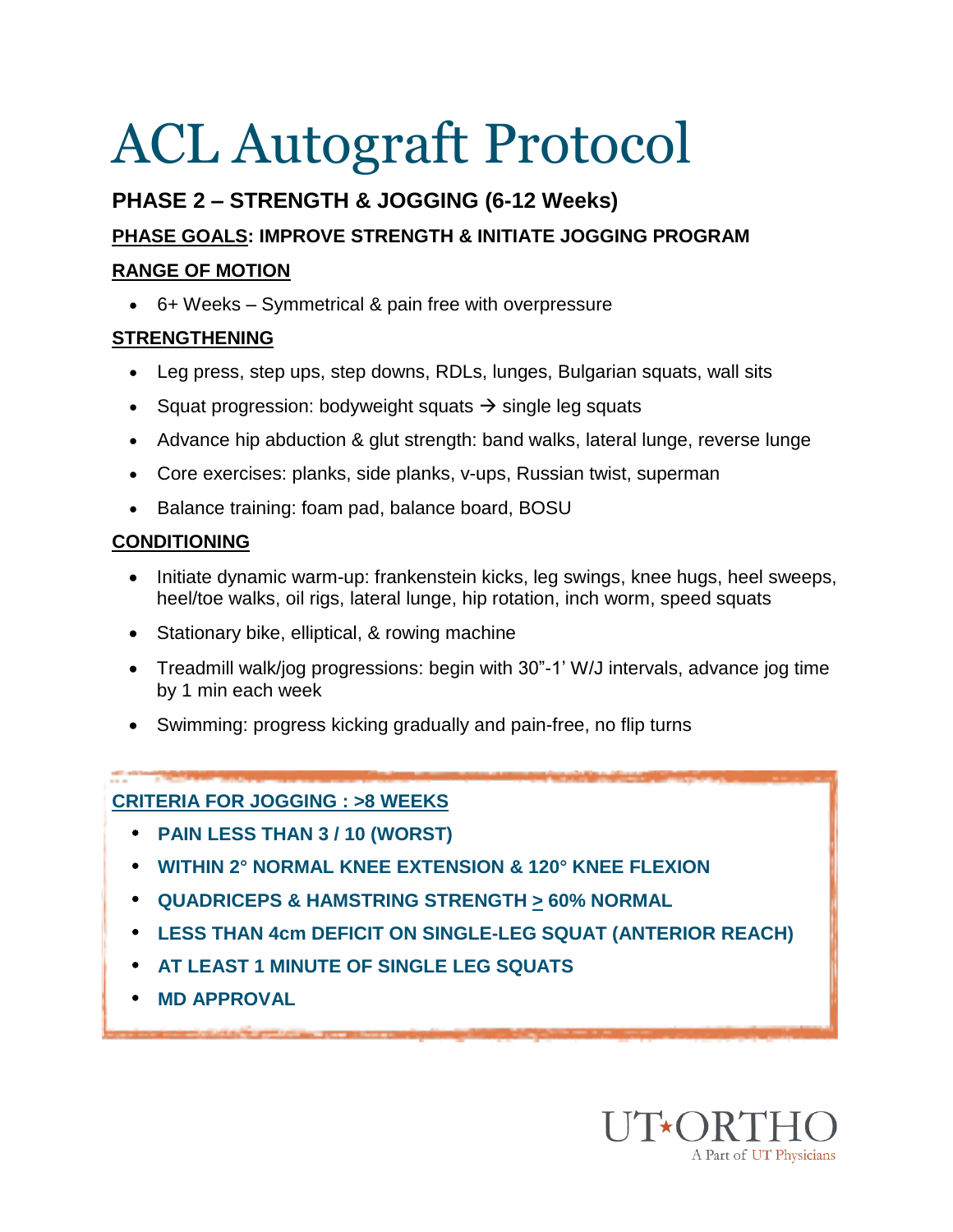### **PHASE 3 – STRENGTH, AGILITY, & PLYOMETRIC (12-20 Weeks) PHASE GOALS: INTRODUCE DYNAMIC MOVEMENTS AND DL PLYOMETRICS RANGE OF MOTION**

12+ Weeks – Maintain symmetry & pain-free with overpressure

#### **STRENGTHENING**

- Gym strengthening: squats, deadlifts, initiate olympic lifting
- SL strengthening: SL squats, sit to stands, ball slams, step ups/downs
- Dynamic core exercises: mountain climbers, planks, pikes, pale off press
- Integrate interval strength circuits & work/rest timed intervals

#### **CONDITIONING**

- Dynamic warm-up & integrate sport specific warm up
- Biking, elliptical, jogging, swimming, & rowing
- Advance to track workouts: jog straights & walk curves

#### **PLYOMETRICS & AGILITY:**

- Ladder drills, footwork agility drills, cone drills
- Double leg plyos: jump rope, line jumps, cone jumps, depth jumps, box jumps
- High intensity predictable patterned movements, incoporate sport specific drills

**CRITERIA FOR PLYOMETRICS AND AGILITY : DL > 12 WEEKS, SL > 20 WEEKS**

- **PAIN LESS THAN 2 / 10 (WORST)**
- **QUAD & HAM STRENGTH > 80% NORMAL; > 50% H/Q RATIO FOR FEMALES**
- **AT LEAST 3 MINUTES OF SINGLE LEG SQUATS (RESISTED)**
- **JOGGING >15 MINUTES ON TREADMILL**
- **< 5 ON LANDING ERROR SCORING SYSTEM (LESS)**
- **MD OR PT APPROVAL**

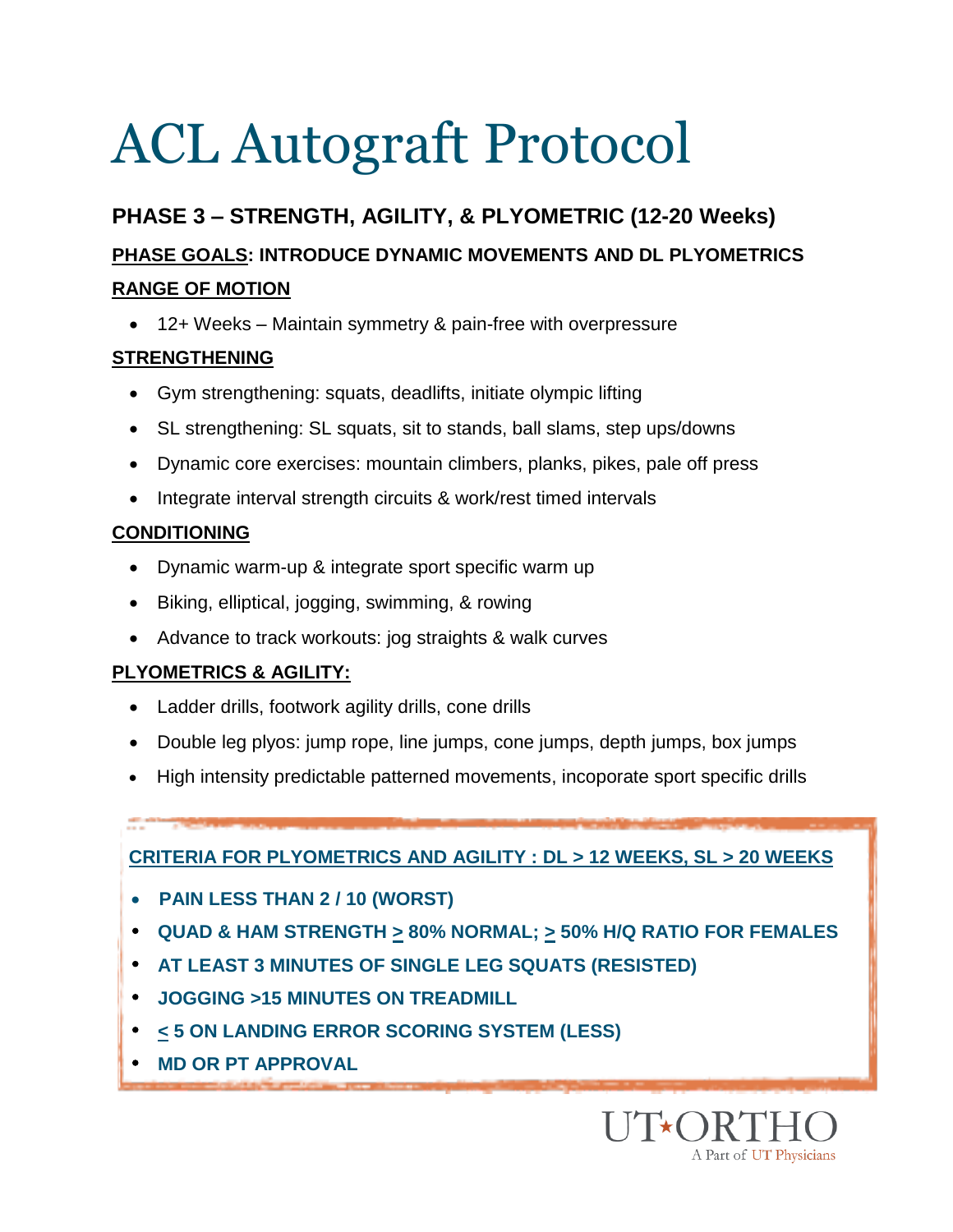#### **PHASE 4 – STRENGTH, AGILITY, POWER, & PLYOMETRICS**

#### **(20-24 Weeks)**

#### **PHASE GOALS: INITIATE POWER MOVEMENTS & SINGLE LEG PLYOMETRICS RANGE OF MOTION**

20+ Weeks – Maintain symmetry & pain free overpressure

#### **STRENGTHENING**

- Gym strengthening: squats, deadlifts, olympic lifting
- Interval strength circuits & work/rest timed intervals
- Dynamic eccentric loading: double & single leg
- Dynamic core: rotational and anti-rotational drills
- Isokinetic training protocols: begin with 300°/sec, progress to 180°/sec

#### **CONDITIONING**

- Dynamic warm-up
- Biking, elliptical, jogging, swimming & rowing
- Track workouts: advance to linear speed drills and sprinting drills

#### **PLYOMETRICS & AGILITY (2-3 DAYS/WEEK):**

- Tuck jumps, squat jumps, bounding, SL hop, SL triple hop, SL cross over hop
- Change of direction drills: begin with  $< 90^\circ$ , progress to  $90^\circ$  and greater
- Introduce unpredictable agility movements
- Non-contact sports specific drills

#### **CRITERIA FOR ADVANCED AGILITY & SL PLYOMETRICS**

- **PAIN LESS THAN 2 / 10 (WORST)**
- **QUAD & HAM STRENGTH > 80% NORMAL; > 50% H/Q RATIO FOR FEMALES**
- **AT LEAST 3 MINUTES OF SINGLE LEG SQUATS (RESISTED)**
- **JOGGING >15 MINUTES ON TRACK OR PAVED SURFACE**
- **MD OR PT APPROVAL**